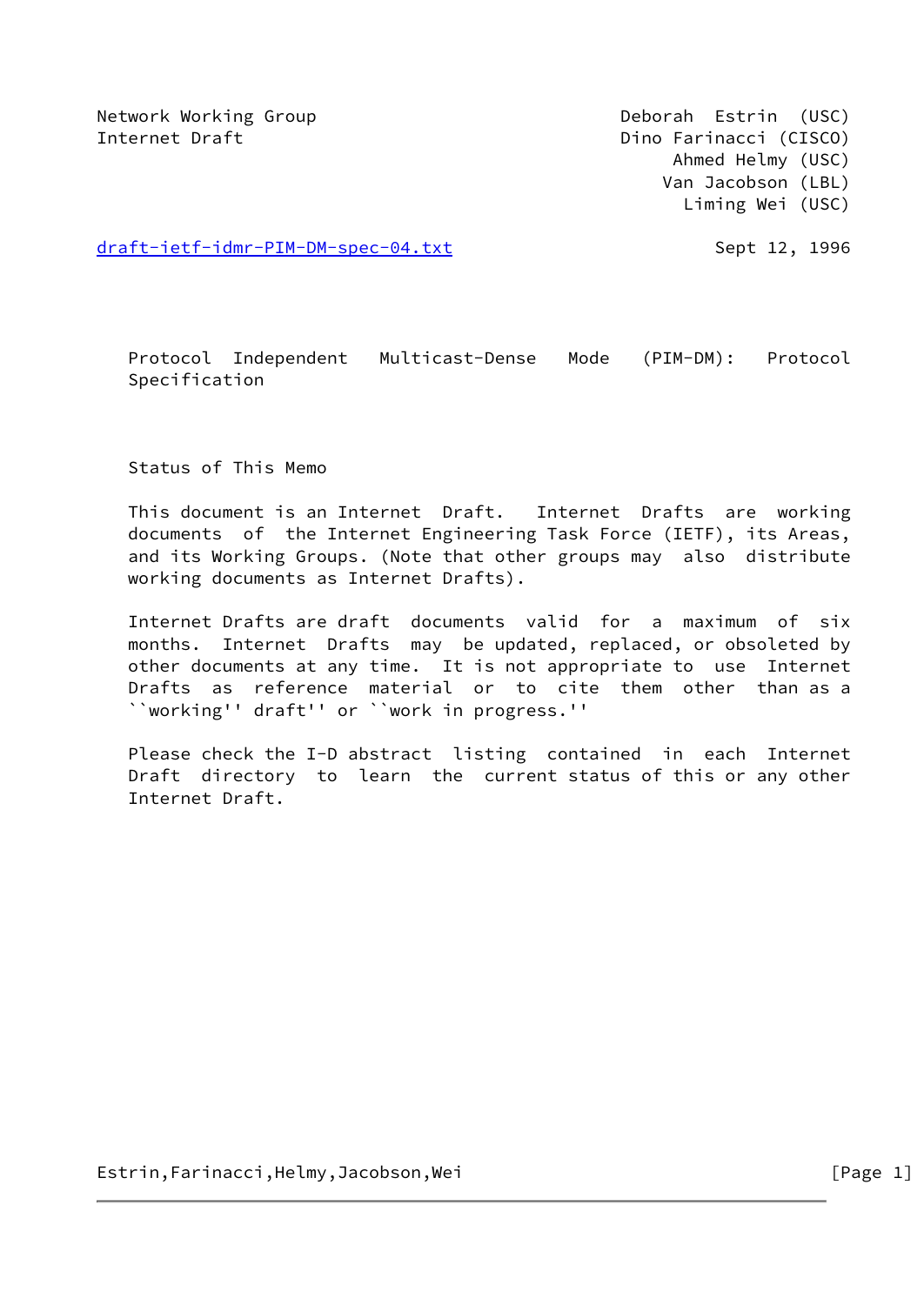<span id="page-1-0"></span>[1](#page-1-0) Introduction

 This specification defines a multicast routing algorithm for multicast groups that are densely distributed across an internet. The protocol is unicast routing protocol independent. It is based on the PIM sparse-mode [\[Deering95](#page-13-0)] and employs the same packet formats. This protocol is called dense-mode PIM. The design is based largely on foundational work by Deering [\[Deering91\]](#page-12-0).

<span id="page-1-1"></span>[2](#page-1-1) PIM-DM Protocol Overview

 Dense-mode PIM uses Reverse Path Multicasting (RPM). RPM is a technique in which a multicast datagram is forwarded if the receiving interface is one used to forward unicast datagrams to the source of the datagram. The multicast datagram is then forwarded out all other interfaces. Dense-mode PIM builds source-based acyclic trees.

 Dense-mode PIM is data driven, whereby it is assumed that all downstream systems want to receive multicast datagrams. For densely populated groups this is optimal. If some areas of the network do not have group members, dense-mode PIM will prune branches of the source-based tree. When group members leave the group, branches will also be pruned.

 Unlike DVMRP [\[DVMRP\]](#page-13-1) packets are forwarded on all outgoing interfaces (except the incoming) until pruning and truncation occurs. DVMRP makes use of parent-child data to reduce the number of outgoing interfaces used before pruning. In both protocols, once truncation occurs pruning state is maintained and packets are only forwarded onto outgoing interfaces that in fact reach downstream members.

 We chose to accept additional overhead in favor of reduced dependency on the unicast routing protocol, and reduced overall protocol complexity.

 Dense-mode PIM differs from sparse-mode PIM in two essential points: 1) there are no periodic joins transmitted, only explicit triggered grafts/prunes, and 2) there is no Rendezvous Point (RP).

# <span id="page-1-2"></span>[3](#page-1-2) Background

 Reverse Path Broadcasting (RPB) is different from RPF because duplicate packets are avoided in the RPB that are sent in RPF. In general, the number of duplicates sent on a link can be as high as the number of routers directly connected to that link.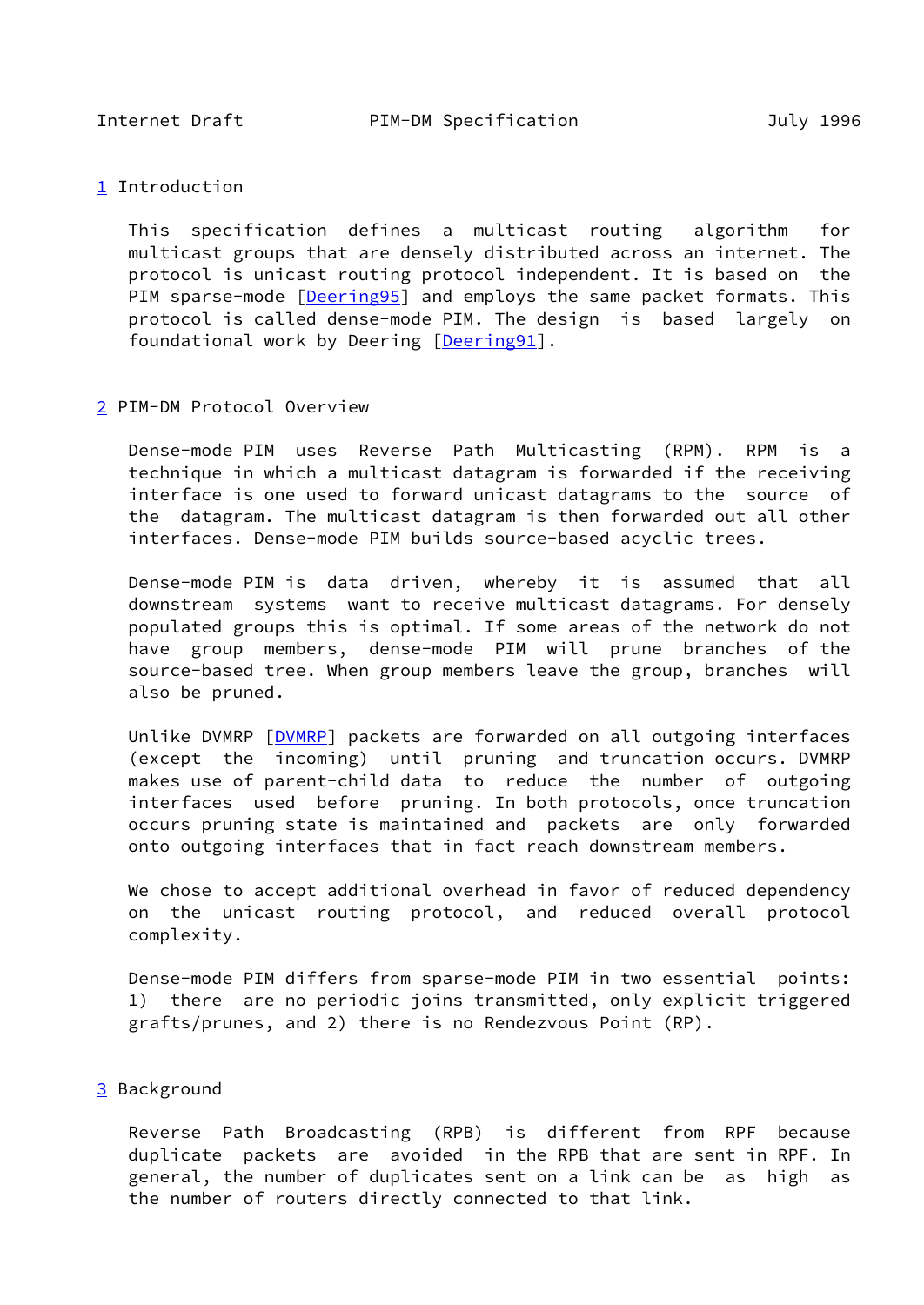Estrin,Farinacci,Helmy,Jacobson,Wei international control of the set of the set of the set of the set of the s

Internet Draft **PIM-DM** Specification **Dramage Strategies** July 1996

 Reverse Path Multicasting (RPM) is different from RPF or RPB because pruning information is propagated upstream. Leaf routers must know that they are leaf routers so that in response to no IGMP reports for a group, those leaf routers know to initiate the prune process.

 In DVMRP there are routing protocol dependencies for a) building a parent-child database so that duplicate packets can be eliminated, b) eliminating duplicate packets on multi-access LANs, and c) sending "split horizon with poison reverse" information to detect that a router is not a leaf router (if a router does not receive any poison reverse messages from other routers on a multi-access LAN then that router acts as a leaf router for that LAN and knows to prune if there are not IGMP reports on that LAN for a group G).

 Dense-mode PIM will accept some duplicate packets in order to avoid being routing protocol dependent and avoid building a child parent database.

We introduce a simple prune mechanism for reducing duplicates on multi-access LANs. We introduce a simple graft mechanism to reduce join latency on previously pruned branches of a source-based multicast tree.

We introduce an alternative leaf-router detection mechanism that does not rely on a specific unicast routing protocol mechanism such as split horizon with poison reverse.

These mechanisms are described below.

## <span id="page-2-0"></span>[4](#page-2-0) Protocol Description

<span id="page-2-1"></span>[4.1](#page-2-1) Leaf network detection

 In DVMRP poison reverse information tells a router that other routers on the shared LAN use the LAN as their incoming interface. As a result, even if the DR for that LAN does not hear any IGMP Reports for a group, the DR will know to continue to forward multicast data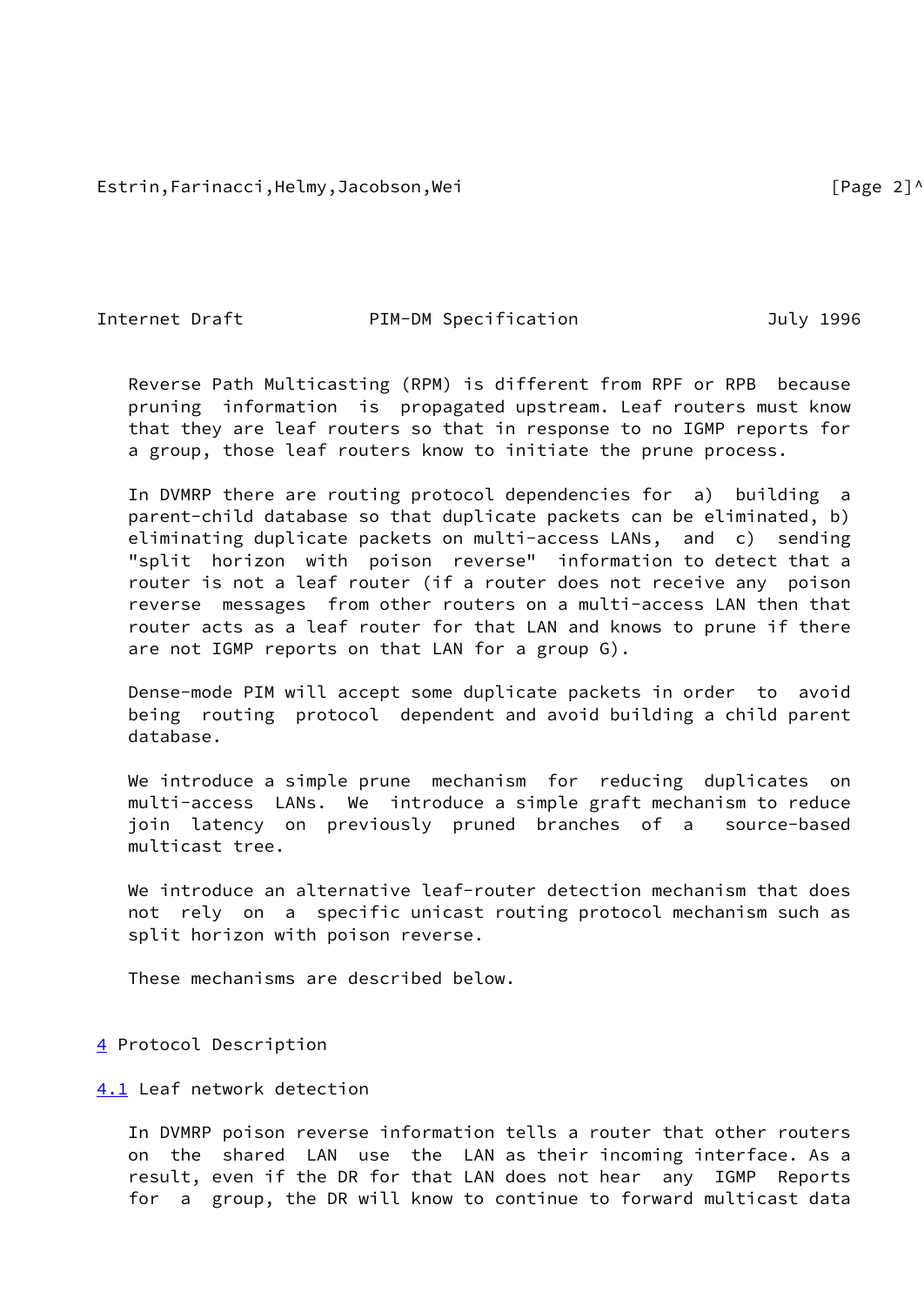packets to that group, and NOT to send a prune message to its upstream neighbor.

 Since dense-mode PIM does not rely on any unicast routing protocol mechanisms, this problem is solved by using prune messages sent upstream on a LAN. If a downstream router on a LAN determines that it has no more downstream members for a group, then it can multicast a prune message on the LAN.

A leaf router detects that there are no members downstream when it is

Estrin,Farinacci,Helmy,Jacobson,Wei [Page 3]

Internet Draft **PIM-DM** Specification **Dramage Strategies** July 1996

 the only router on a network and there are no IGMP Host-Report messages received from hosts. It determines there are no other routers by not receiving PIM Router-Hello messages.

When a prune message is sent on an upstream LAN, it is data link multicast and IP addressed to the all routers group address 224.0.0.13. The router to process the prune will be indicated by inserting its address in the "Address" field of the message. The address is obtained by an RPF lookup from the unicast routing table. When the prune message is sent, the expected upstream router will schedule a deletion request of the LAN from its outgoing interfaces for the (S,G) entry from the prune list. The suggested delay time before deletion should be greater than 3 seconds.

 Note the special case for equal-cost paths. When an upstream router is chosen by an RPF lookup there may be equal-cost paths to reach the source. The higher IP addressed system is always chosen. If the unicast routing protocol does not store all available equal-cost paths in the routing table, the "Address" field may contain the address of the wrong upstream router. To avoid this situation, the "Address" field may optionally be set to 0.0.0.0 which means that all upstream routers (the ones that have the LAN as an outgoing interface for the (S,G) entry) may process the packet.

 Other routers on the LAN will hear the prune message and respond with a join if they still expect multicast datagrams from the expected upstream router. The PIM-Join message is data link multicast and IP addressed to the all routers group address 224.0.0.13. The router to process the join will be indicated by inserting its address in the "Address" field of the message. The address is determined by an RPF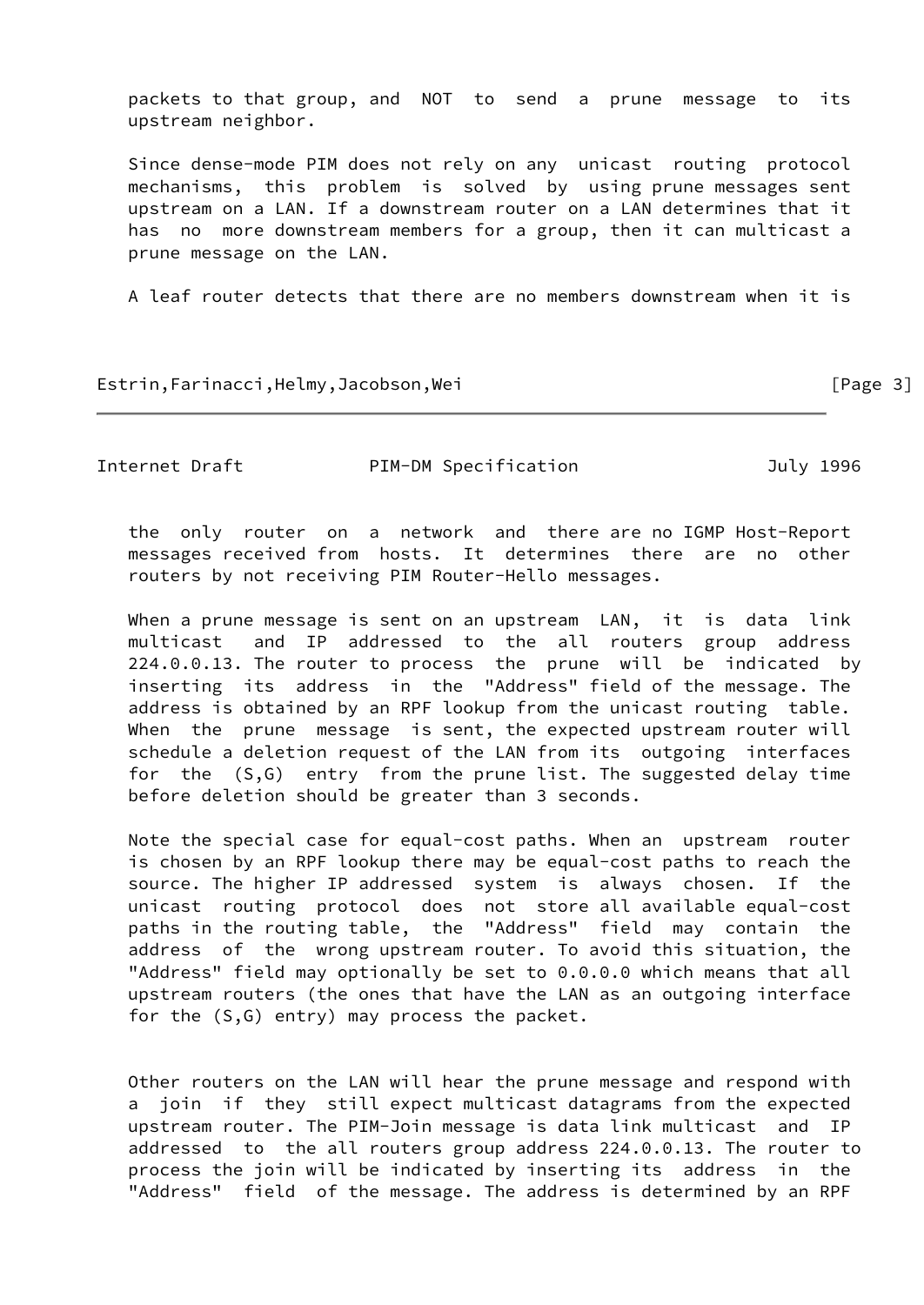lookup from the unicast routing table. When the expected router receives the join message, it will cancel the deletion request.

 Routers will randomly generate a join message delay timer. If a join is heard from another router before a router sends its own, it will cancel sending its own join. This will reduce traffic on the LAN. The suggested join delay timer should be from 1 to 3 seconds.

 If the expected upstream router does not receive any PIM-Join messages before the schedule time for the deletion request expires, it deletes the outgoing LAN interface from the (S,G) multicast forwarding entry.

 Note that if the join message is lost, the deletion will occur and there will be a no data delivery for the amount of time the interface remains in Prune state. To reduce the probability of this occurrence, a router that overrides a prune may send multiple joins back-to-back or have a small delay between successive joins.

 If an (S,G) entry contains an empty outgoing interface list, a prune is sent upstream. Prune information is flushed periodically. This (or a loss of state) causes the packets to be sent in RPF mode again which in turn triggers prune messages.

Estrin,Farinacci,Helmy,Jacobson,Wei [Page 4]

Internet Draft PIM-DM Specification July 1996

<span id="page-4-0"></span>[4.2](#page-4-0) New members joining an existing group

 If a router is directly connected to a host that wants to become a member of a group, the router may optionally, send a PIM-Graft message towards known sources. This allows join latency to be reduced below that indicated by the relatively large timeout value suggested for prune information.

 If a receiving router has state for group G, it adds the interface on which the IGMP Report or PIM-Graft was received for all known (S,G). If the (S,G) entry was a negative cache entry, the router sends a PIM-Graft message upstream towards S.

 If routers have no group state, they do nothing since dense-mode PIM will deliver a multicast datagram to all interfaces when creating state for a group.

Any routers receiving the PIM-Graft message, uses the received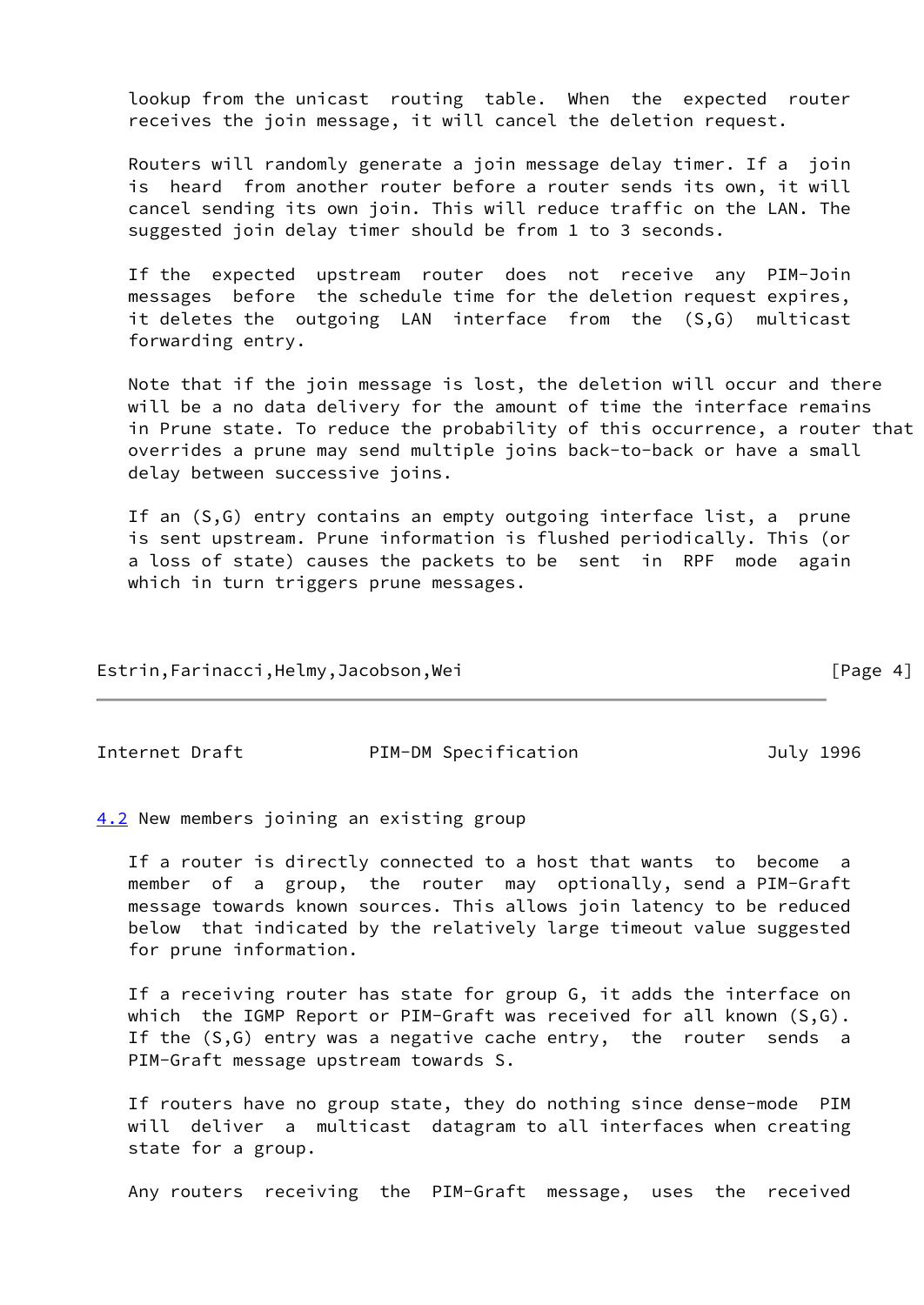interface as an incoming interface for any (S,G) entry, will not add the interface to the outgoing interface list.

 The PIM-Graft message is the only PIM message that uses a positive acknowledgment strategy. Senders of PIM-Graft messages unicast them to their upstream RPF neighbors. The neighbor processes each (S,G) and immediately acknowledges each (S,G) in a PIM-GraftAck message. This is relatively easy, since the receiver simply changes the IGMP code from Graft to Graft-Ack and unicasts the original packet back to the source. The sender periodically retransmits the PIM-Graft message for any (S,G) that has not been acknowledged. Note that the sender need not keep a retransmission list for each neighbor since PIM- Grafts are only sent to the RPF neighbor. Only the (S,G) entry needs to be tagged for retransmission.

### <span id="page-5-0"></span>[4.3](#page-5-0) Protocol Scenario

 A multicast datagram is sent by a source host. If a receiving router has no forwarding cache state for the source sending to group G, it creates an (S,G) entry. The incoming interface for (S,G) is determined by doing an RPF lookup in the unicast routing table. The (S,G) outgoing interface list contains dense-mode configured interfaces that have PIM routers present or host members for group G.

 A PIM-Prune message is triggered when an (S,G) entry is built with an empty outgoing interface list. This type of entry is called a negative cache entry. This can occur when a leaf router has no local members for group G or a prune message was received from a downstream router which causes the outgoing interface list to become NULL. PIM-

Estrin,Farinacci,Helmy,Jacobson,Wei [Page 5]

Internet Draft **PIM-DM** Specification **Dramage Strategies** July 1996

 Prune messages are never sent on LANs in response to a received multicast packet that is associated with a negative cache entry.

 PIM-Prune messages received on a point to point link are not delayed before processing as they are in the LAN procedure. If the prune is received on an interface that is in the outgoing interface list, it is deleted immediately. Otherwise the prune is ignored.

When a multicast datagram is received on the incorrect LAN interface (i.e. not the RPF interface) the packet is silently discarded. If it is received on an incorrect point-to-point interface, Prunes may be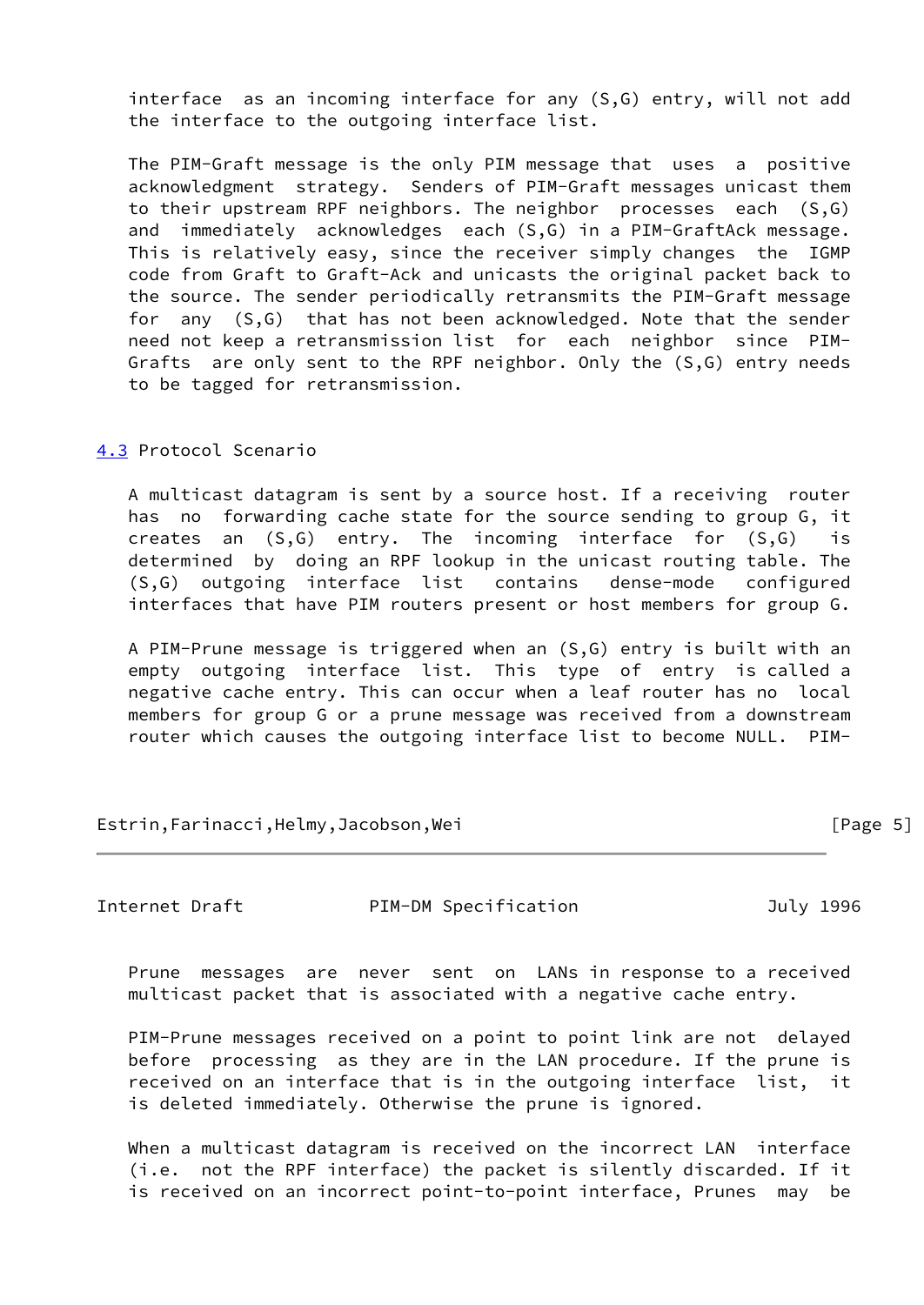sent in a rate-limited fashion. Prunes may also be rate-limited on point-to-point interfaces when a multicast datagram is received for a negative cache entry.

# <span id="page-6-0"></span>[4.4](#page-6-0) Designated Router election

 The dense-mode PIM designated router (DR) election uses the same procedure as in sparse-mode PIM. A DR is necessary for each multi access LAN so a single router sends IGMP Host-Query messages to solicit host group membership.

 Each PIM router connected to a multi-access LAN should transmit PIM Router-Hello messages every 30 seconds onto the LAN to support DR election. The highest addressed router becomes the DR. The discovered PIM routers should be timed out after 90 seconds. If the DR goes down, a new DR is elected.

 DR election is only necessary on multi-access networks. It is not required that PIM Hello messages be sent on point-to-point links.

#### <span id="page-6-1"></span>[4.5](#page-6-1) Parallel paths to a source

 Two or more routers may receive the same multicast datagram that was replicated upstream. In particular, if two routers have equal cost paths to a source and are connected on a common multi-access network, duplicate datagrams will travel downstream onto the LAN. Dense-mode PIM will detect such a situation and will not let it persist.

 If a router receives a multicast datagram on a multi-access LAN from a source whose corresponding (S,G) outgoing interface list includes the received interface, the packet must be a duplicate. In this case a single forwarder must be elected. Using PIM Assert messages addressed to 224.0.0.13 on the LAN, upstream routers can decide which one becomes the forwarder. Downstream routers listen to the Asserts so they know which one was elected (i.e. typically this is the same

Estrin,Farinacci,Helmy,Jacobson,Wei [Page 6]

Internet Draft PIM-DM Specification July 1996

 as the downstream router's RPF neighbor but there are circumstances when using different unicast protocols where this might not be the case).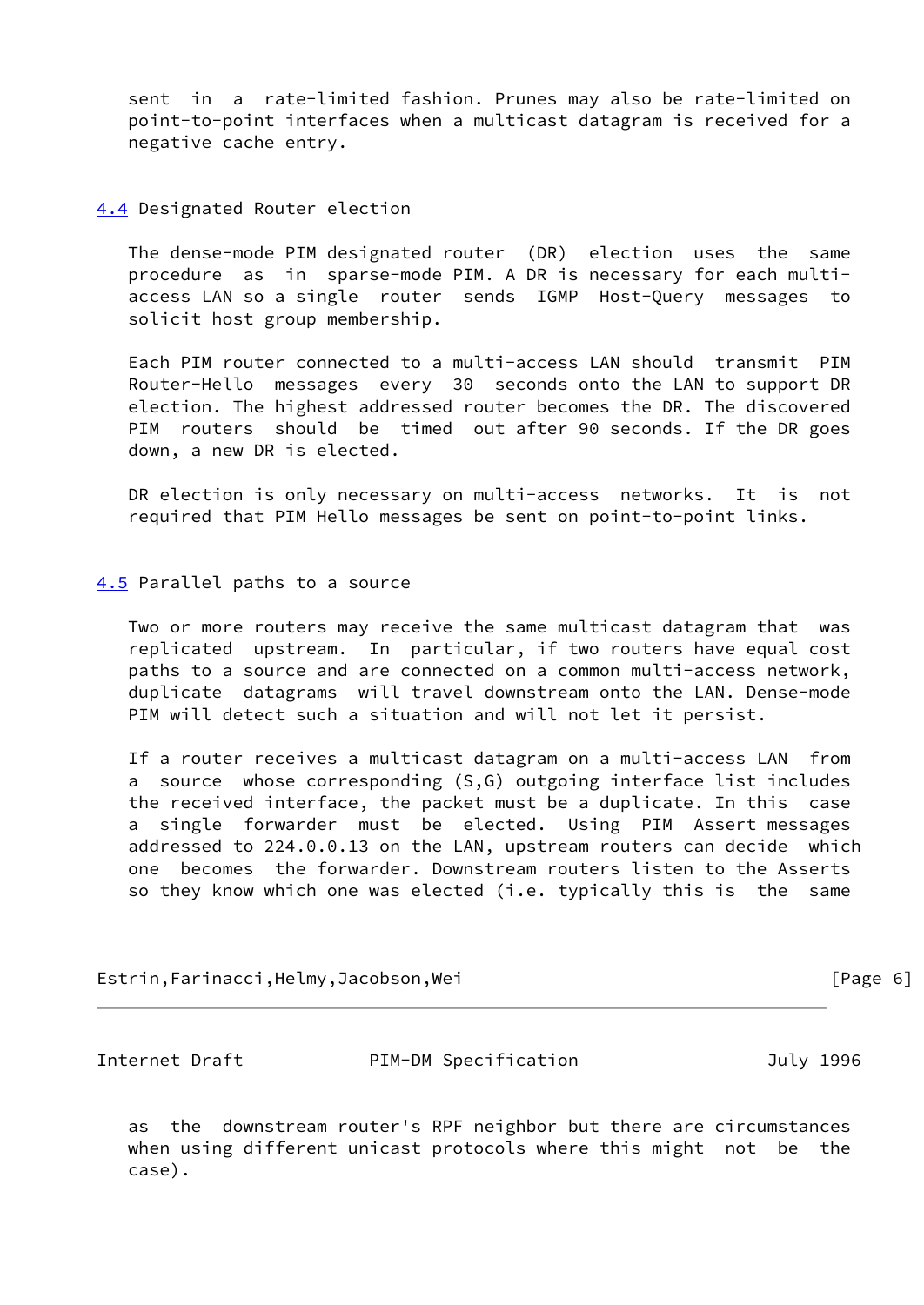The upstream router elected is the one that has the shortest distance to the source. Therefore, when a packet is received on an outgoing interface a router will send an Assert packet on the LAN indicating what metric it uses to reach the source of the data packet. The router with the smallest numerical metric will become the forwarder. All other upstream routers will delete the interface from their outgoing interface list. The downstream routers also do the comparison in case the forwarder is different than the RPF neighbor. This is important so downstream routers send subsequent Prunes or Grafts to the correct neighbor.

 Associated with the metric is a metric preference value. This is provided to deal with the case where the upstream routers may run different unicast routing protocols. The numerically smaller metric preference is always preferred. The metric preference should be treated as the high-order part of an Assert metric comparison. Therefore, a metric value can be compared with another metric value provided both metric preferences are the same. A metric preference can be assigned per unicast routing protocol and needs to be consistent for all routers on the LAN.

The following Assert rules are provided:

Multicast packet received on outgoing interface:

- 1 Do unicast routing table lookup on source IP address from data packet.
- 2 Send Assert on interface for source IP address from data packet, include metric preference of routing protocol and metric from routing table lookup.
- 3 If route is not found, Use metric preference of 0x7fffffff and metric 0xffffffff.

Asserts received on outgoing interface:

 1 Compare metric received in Assert with the one you would have advertised in an Assert. If the value in the Assert is

Estrin,Farinacci,Helmy,Jacobson,Wei [Page 7]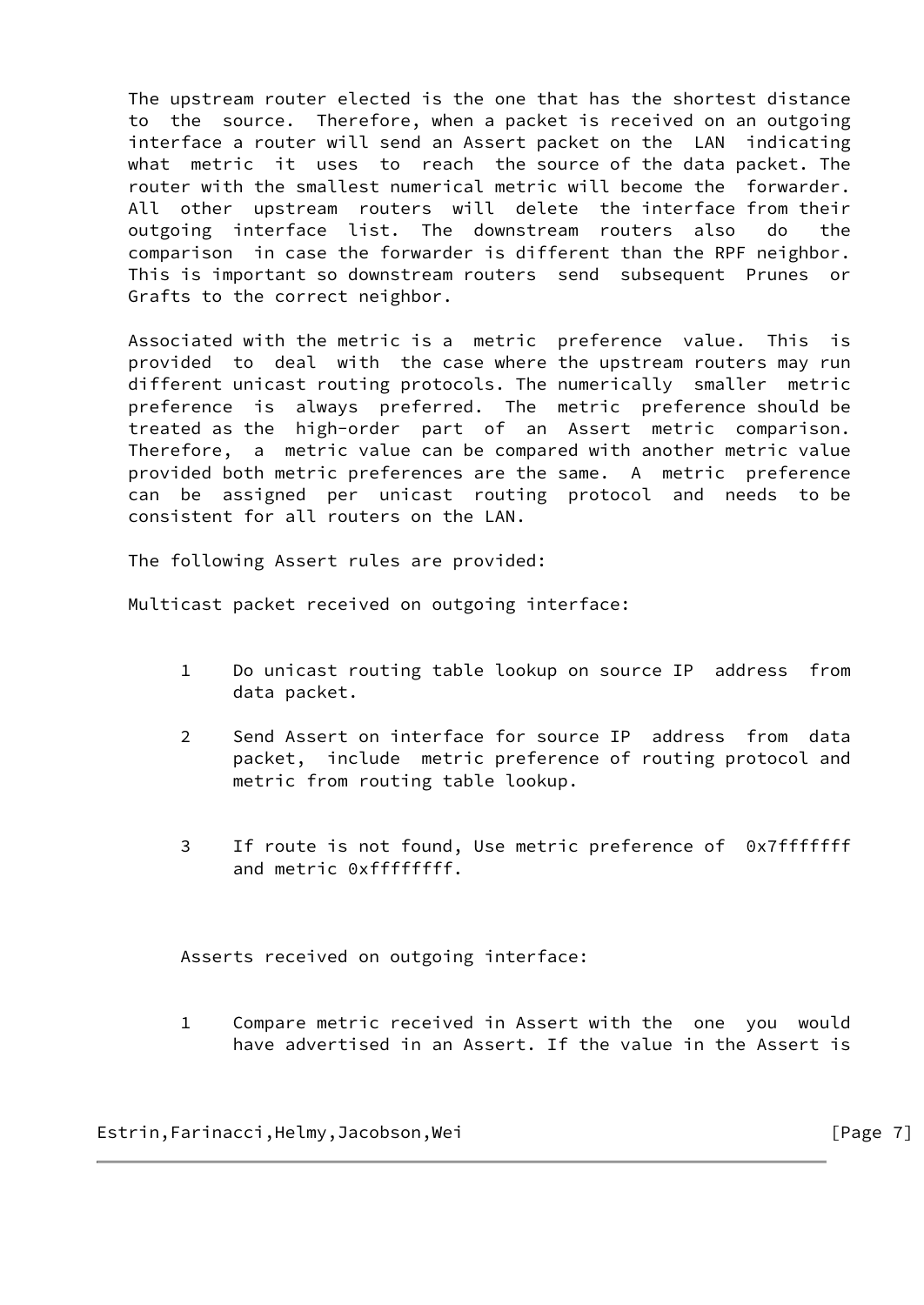less than your value, prune the interface. If the value is the same, compare IP addresses, if your address is less than the Assert sender, prune the interface.

- 2 If you have won the election and there are directly connected members on the LAN, keep the interface in your outgoing interface list. You are the forwarder for the LAN.
- 3 If you have won the election but there are no directly connected members on the LAN, schedule to prune the interface. The LAN might be a stub LAN with no members (and no downstream routers). If no subsequent Joins are received, delete the interface from the outgoing interface list. Otherwise keep the interface in your outgoing interface. You are the forwarder for the LAN.

Asserts received on incoming interface:

- 1 Downstream routers will select the upstream router with the smallest metric as their RPF neighbor. If two metrics are the same, the highest IP address is chosen to break the tie.
- 2 If the downstream routers have downstream members, they must schedule a join to inform the upstream router packets should be forwarded on the LAN. This will cause the upstream forwarder to cancel its delayed pruning of the interface.
- 4.6 Timing out multicast forwarding entries

 Each (S,G) entry has timers associated with it. During this time source-based tree state is kept in the network.

 There should be multiple timers set. One for the multicast routing entry itself and one for each interface in the outgoing interface list. The outgoing interface stays active in the list as long as there is multicast traffic for the entry or there is an explicit Graft received on the interface. If neither occurs the interface will be deleted from the list after 3 minutes, by default.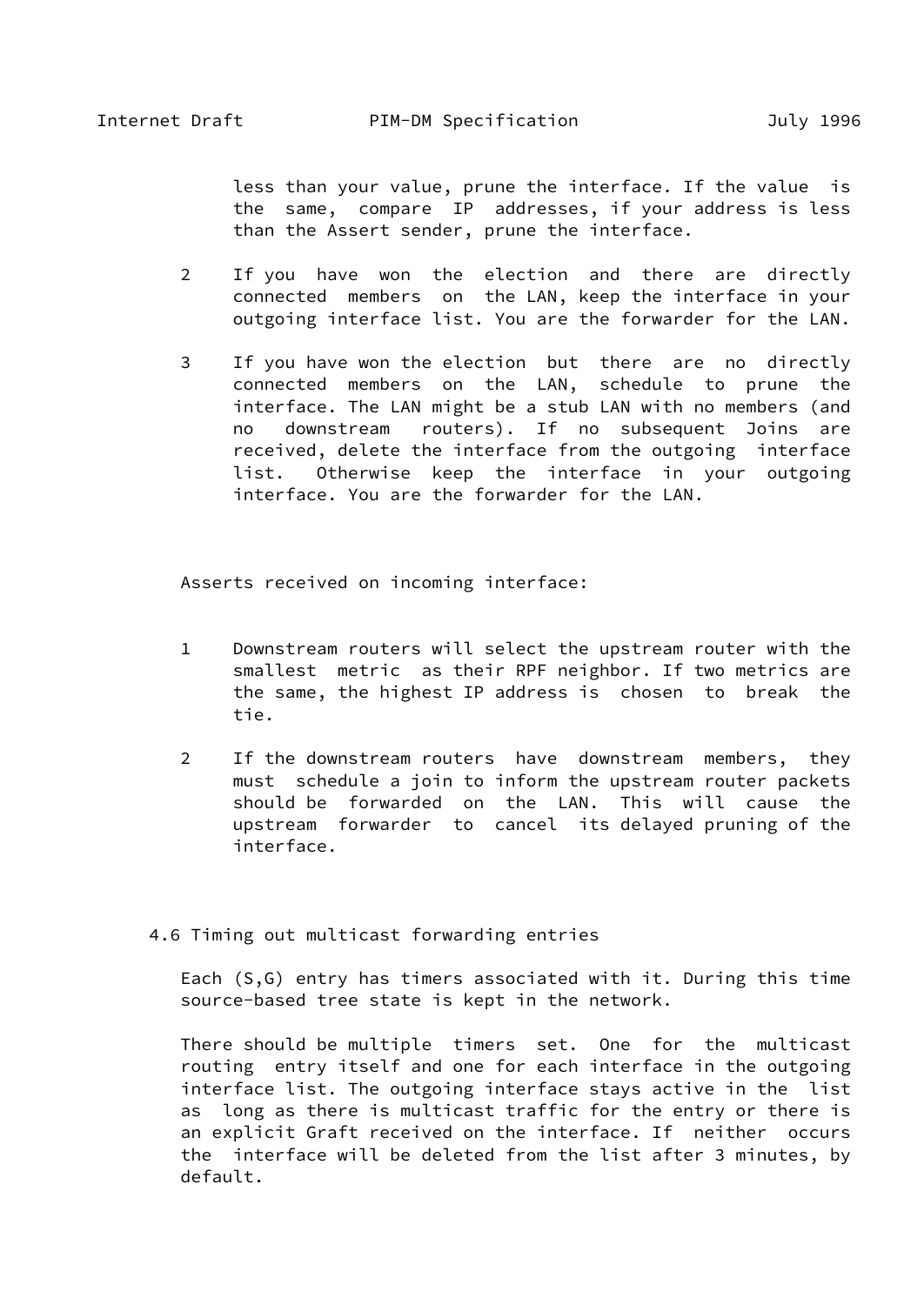Estrin,Farinacci,Helmy,Jacobson,Wei [Page 8]

Internet Draft **PIM-DM** Specification **Dramage Strategies** July 1996

 active, a timer should be set for the (S,G) entry. During this time the entry is known as a negative state entry at which a prune is triggered. Once the (S,G) entry times out, it can be recreated when the next multicast packet or join arrives.

## 4.7 Source address aggregation and Pruning

 An (S,G) entry in the multicast routing table will contain a source address to be as specific as necessary depending where the router is in relation to a source. Close to the source, this will typically be a subnet number. Far from the source, it may be a network number or a supernet route. Prunes sent may be rather ineffective if the source being pruned is not specific enough.

 For example, initially a multicast datagram may be flooded throughout an Autonomous System (AS). Within the AS, there is complete subnet information in the unicast routing tables of all routers. Once the datagram exits the AS, it is likely there are routers that don't have subnet information. If these routers send Prunes for aggregate sources, routers close to the source will not know where to reach the source since they have more specific information than what was provided in the Prune message. This results in traffic being sent further on a branch of the multicast tree than necessary.

 The problem is fixed by sending source host specific prunes. However, to maintain proper scaling of routing information, each router along the path performs longest match lookups for the source specified in the Prune message. Therefore, they keep the level of aggregation that best suits thier position to the source in the topology.

 A source host specific Prune is encoded by copying the instigating source IP address from the multicast datagram into the PIM message using a mask length of 32.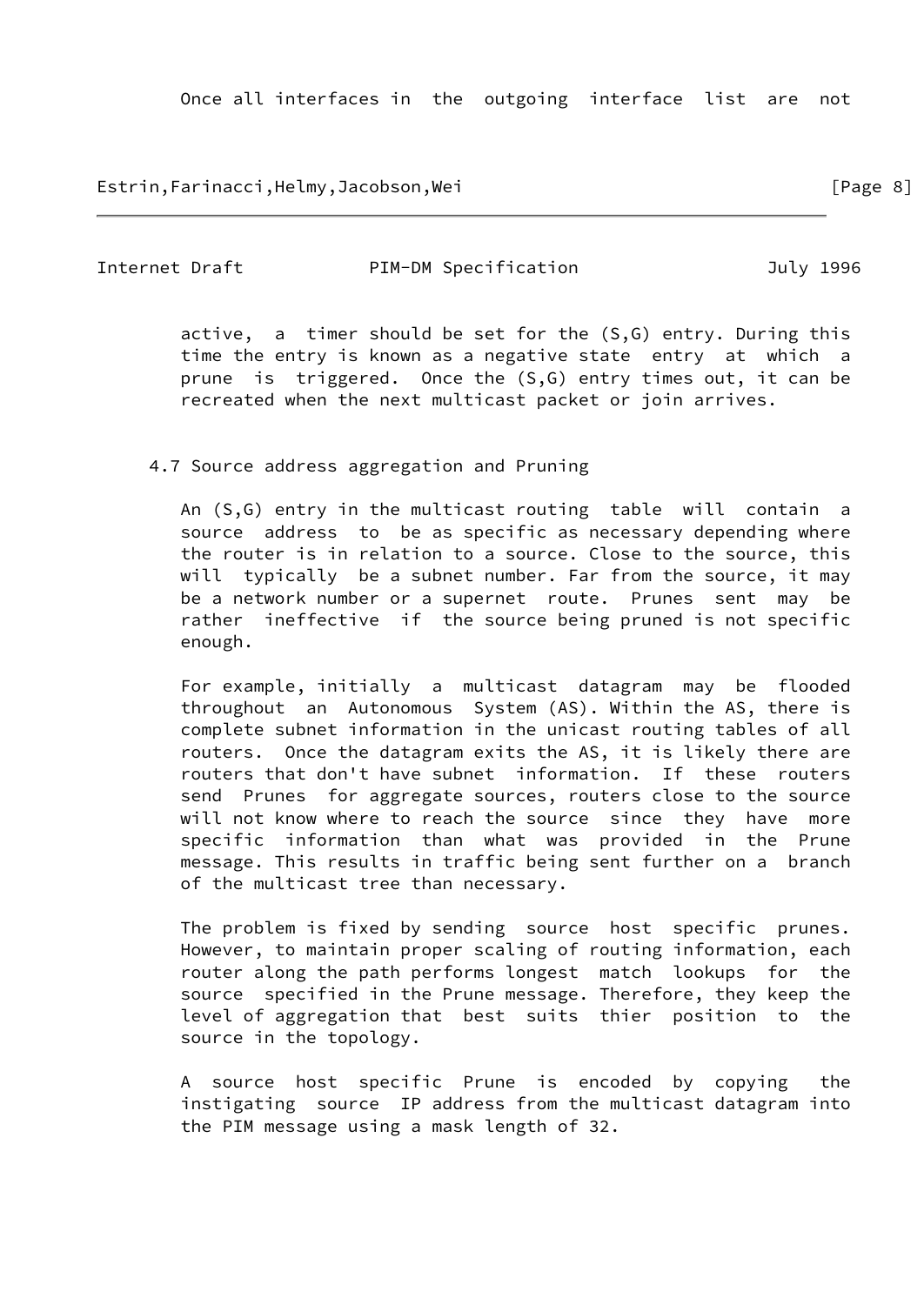Estrin,Farinacci,Helmy,Jacobson,Wei [Page 9]

Internet Draft **PIM-DM** Specification **CONTAGGE 1996**  5 Packet Formats This section describes the details of the packet formats for PIM control messages. All PIM control messages have protocol number 103. Basically, PIM messages are either unicast (e.g. Registers and Register-Stop), or multicast hop-by-hop to `ALL-PIM-ROUTERS' group `224.0.0.13' (e.g. Join/Prune, Asserts, etc.). 0 1 2 3 0 1 2 3 4 5 6 7 8 9 0 1 2 3 4 5 6 7 8 9 0 1 2 3 4 5 6 7 8 9 0 1 +-+-+-+-+-+-+-+-+-+-+-+-+-+-+-+-+-+-+-+-+-+-+-+-+-+-+-+-+-+-+-+-+ |PIM Ver| Type | Addr length | Checksum | +-+-+-+-+-+-+-+-+-+-+-+-+-+-+-+-+-+-+-+-+-+-+-+-+-+-+-+-+-+-+-+-+ PIM Ver PIM Version number is 2. Type Types for specific PIM messages. PIM Types are: 0 = Hello 1 = Register 2 = Register-Stop 3 = Join/Prune 4 = Bootstrap 5 = Assert  $6 =$  Graft 7 = Graft-Ack 8 = Candidate-RP-Advertisement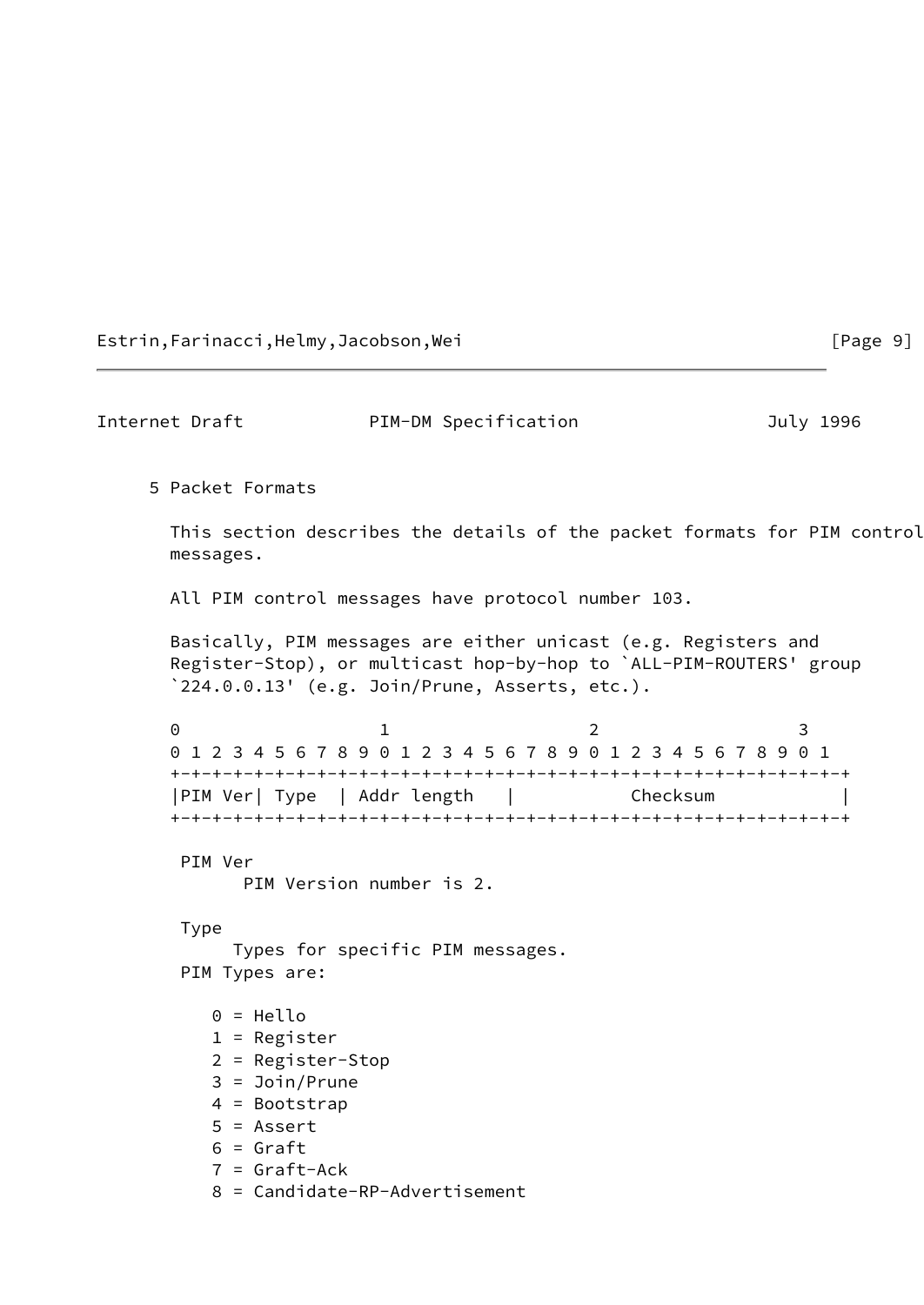Internet Draft **PIM-DM** Specification **Dramage Strategies** July 1996 Addr length Address length in bytes. Throughout this section this would indicate the number of bytes in the Address field of an address, including unicast and group addresses. Checksum The checksum is the 16-bit one's complement of the one's complement sum of the entire PIM message, (excluding the data portion in the Register message). For computing the checksum, the checksum field is zeroed. { For all the packet format details, refer to the PIM sparse mode specification.} Estrin,Farinacci,Helmy,Jacobson,Wei [Page 11] Internet Draft **PIM-DM** Specification **Dramage Strategies** July 1996 5.1 PIM-Hello Message It is sent periodically by PIM routers on all interfaces.

5.2 PIM-SM-Register Message

Used in sparse-mode. Refer to PIM sparse-mode specification.

5.3 PIM-SM-Register-Stop Message

Used in sparse-mode. Refer to PIM sparse-mode specification.

5.4 Join/Prune Message

 It is sent by routers towards upstream sources. A join creates forwarding state and a prune destroys forwarding state. Joins are sent to build source specific trees. Prunes are sent to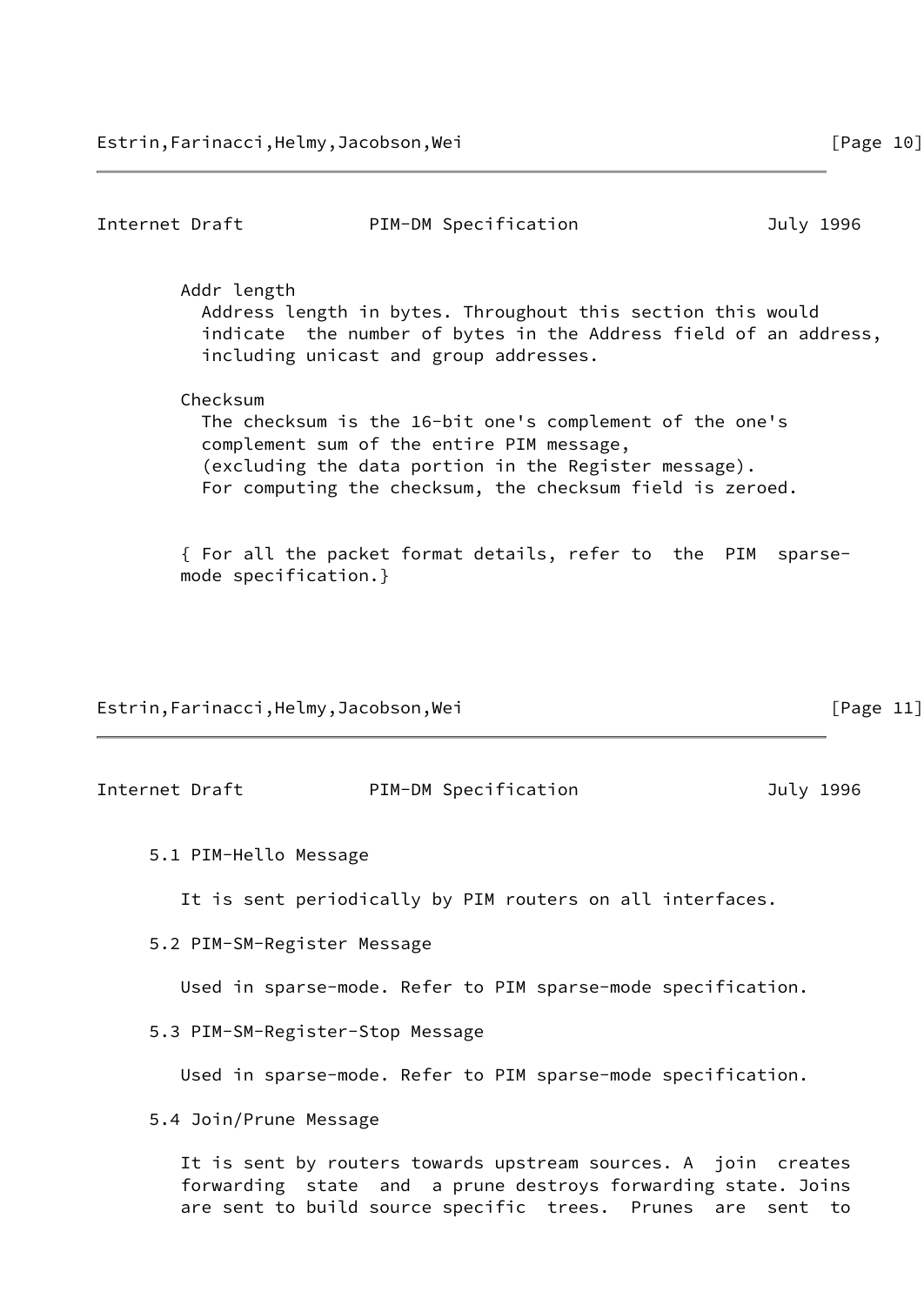prune source trees when members leave groups as well as sources that do not use the shared tree.

## 5.5 PIM-SM-Bootstrap Message

Used in sparse-mode. Refer to PIM sparse-mode specification.

5.6 PIM-Assert Message

 The PIM-Assert message is sent when a multicast data packet is received on an outgoing interface corresponding to the (S,G) or  $(*, G)$  associated with the source.

5.7 PIM-Graft Message

 This message is sent by a downstream router to a neighboring upstream router to reinstate a previously pruned branch of a source tree. This is done for dense-mode groups only. The format is the same as a Join/Prune message.

## 5.8 PIM-Graft-Ack Message

 Sent in response to a received Graft message. The Graft-Ack is only sent if the interface in which the Graft was received is not the incoming interface for the respective (S,G). This is done for dense-mode groups only. The format is the same as Join/Prune message.

Estrin,Farinacci,Helmy,Jacobson,Wei [Page 12]

Internet Draft **PIM-DM** Specification **Dramage Strategies** July 1996

5.9 Candidate-RP-Advertisement

Used in sparse-mode. Refer to PIM sparse-mode specification.

6 References

<span id="page-12-0"></span> [Deering91] S.E. Deering. Multicast Routing in a Datagram Internetwork. PhD thesis, Electrical Engineering Dept., Stanford University, December 1991.